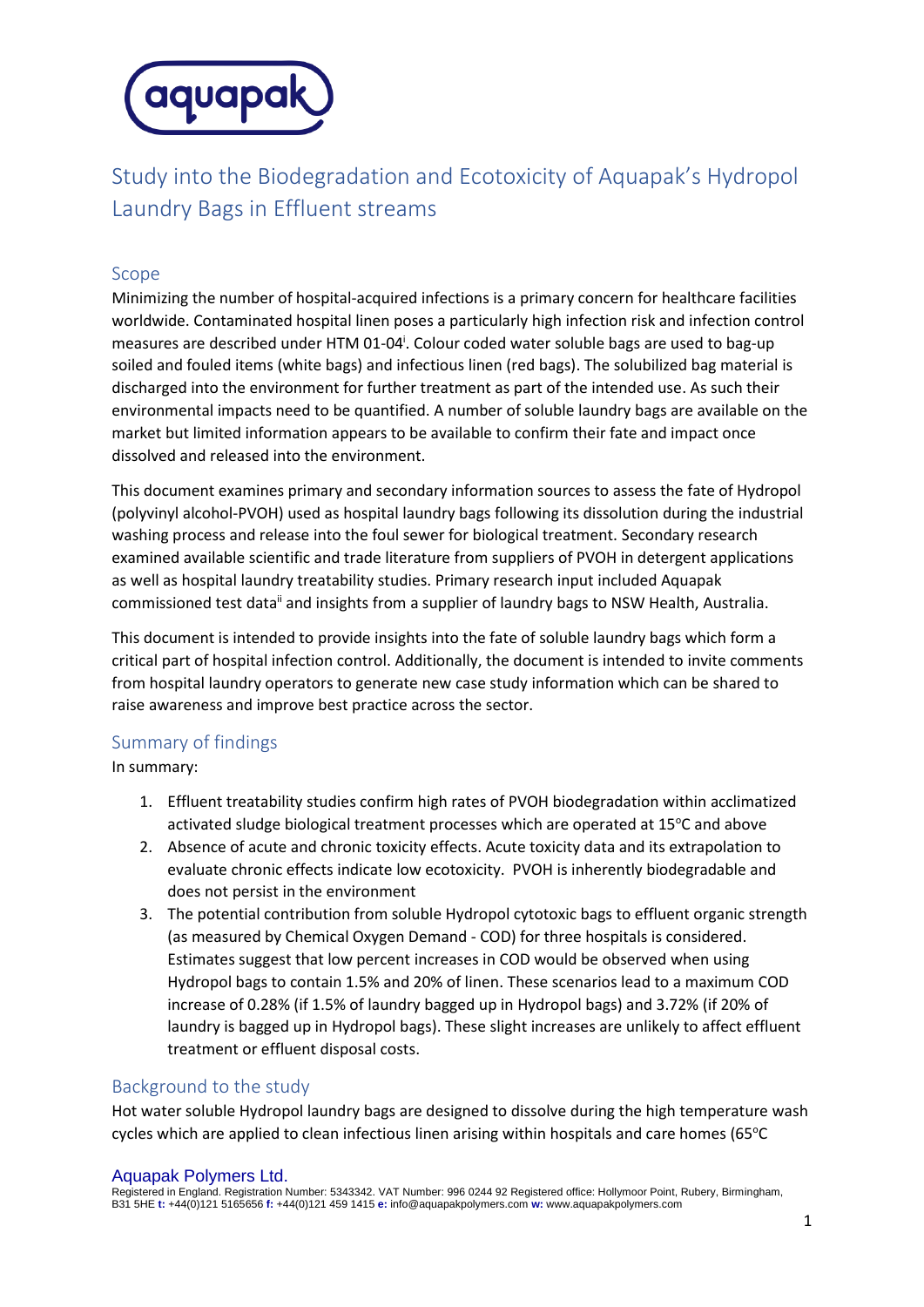# aquapak

temperature hold for a minimum of 10 minutes within the wash cycle or  $71^{\circ}$ C for not less than 3 minutes; followed by chemical disinfection<sup>iii</sup>). The dissolved Hydropol is discharged for effluent treatment as part of its intended use, where it is mineralized (biodegraded) together with other biodegradable organics which are generated during laundry cleaning.

A highly polluted effluent is generated during the cleaning of hospital laundry which needs to be treated by a dedicated on-site effluent treatment facility or discharged to a municipal effluent treatment plant. In the case of the latter, laundry effluent is categorized as 'Trade Effluent' and will incur treatment costs based on its volume, strength (COD) and suspended solids content (Annex 1).

Using dissolvable laundry sacks reduces the occupational risks associated with handling contaminated laundry. However, three important questions remain:

- 1. Once dissolved, is Hydropol biodegraded within activated sludge plants used by municipal sewage works?
- 2. Are there any acute and chronic environmental impacts from the usage of Hydropol?
- 3. Will the use of dissolvable laundry bags change the laundry effluent characteristics, overload the effluent treatment plant and increase treatment costs making their use difficult to justify technically and economically?

# Effluent treatability of HWS Hydropol within laundry effluents

Schonberger et al  $(1997)^{iv}$  compiled extensive laboratory test data which confirms the biodegradation of PVOH within activated sludge treatment plants which are used widely in the treatment of laundry effluents. Of the 15 tests described, the extent of biodegradation was noted as follows:

- 7 tests (90% biodegradation or higher)
- 5 tests (80% biodegradation or higher)
- 2 tests (60-75% biodegradation)
- 1 test (29% biodegradation).

It was noted that an activated sludge which is acclimatized to PVOH together with effluent temperatures in excess of 15°C were required if high rates of biodegradation were to be achieved.

# Assessment of acute and chronic effects

P&G first introduced its Tide Pod range of laundry detergent pods, with a soluble PVOH coating in 2012<sup>v</sup>. Since then, soluble PVOH coatings have been widely adopted by many companies for the delivery of 'unit-dose' chemicals for domestic and commercial dishwashers and washing machines.

Soluble coatings are discharged into the environment as part of the intended use and as such their environmental impacts need to be quantified. Henkel carried out an in-depth environmental safety assessment of PVOH associated with its liquid laundry detergent $v^i$ . An extensive set of aquatic toxicological and biodegradation information was collated to develop scenarios on detergent use and to assess the risk associated with the raw material use in the respective scenarios. Dual tests which examined Total Organic Carbon and mineralization to CO<sub>2</sub> qualified PVOH as inherently biodegradable and that a significant proportion would be removed from sewage during biological treatment. The REACH regulations<sup>vii</sup> classify persistent substances as those that display a half-life of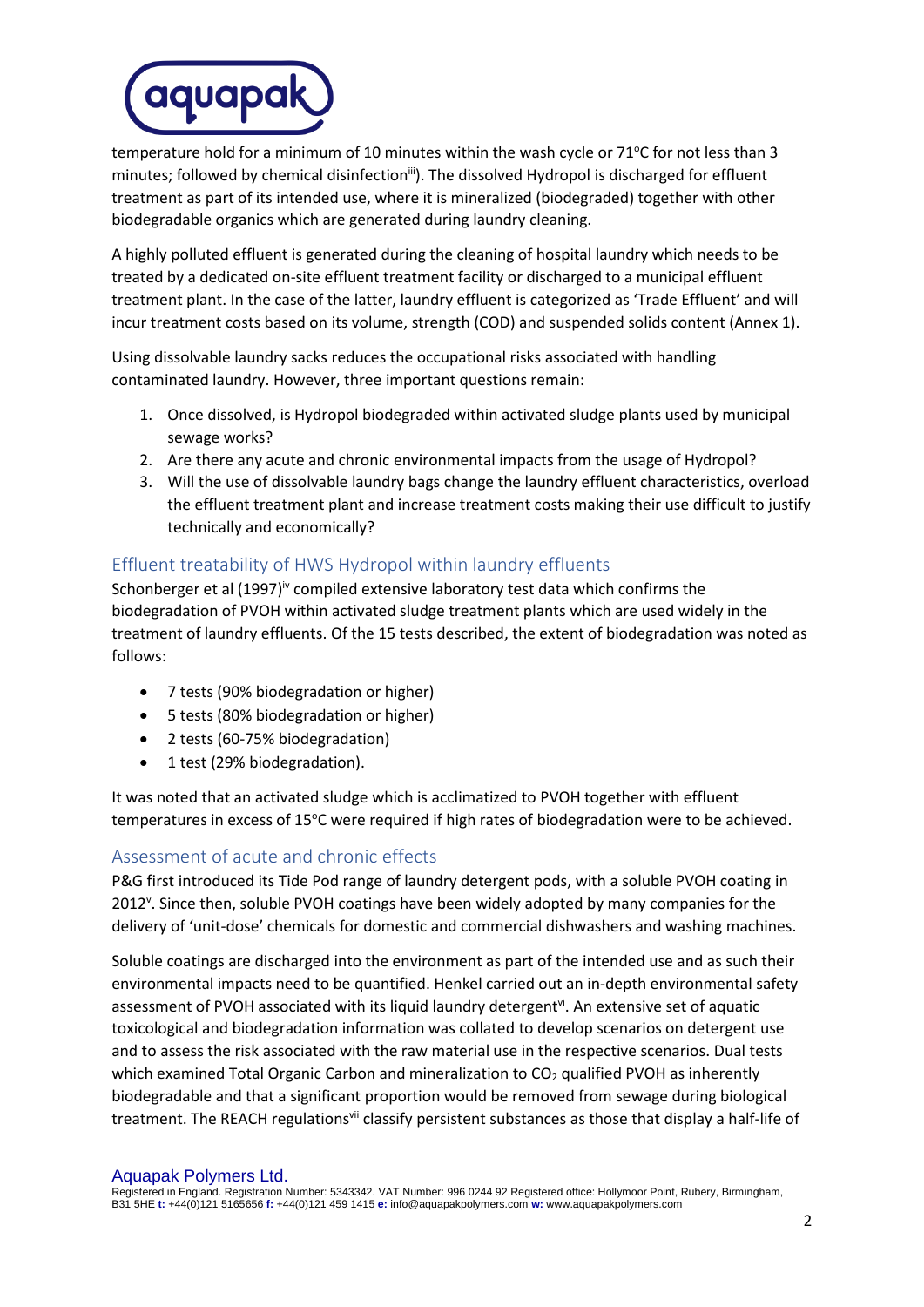

60 days or more in aquatic environments. Since PVOH is inherently biodegradable it was concluded that PVOH is not persistent and does not accumulate in aquatic environments. Acute toxicity data against algae and *Daphnia magna* revealed low toxicity. When extrapolated, it was concluded that chronic effects would not be expected for a range of end-use scenarios. Henkel concluded for all scenarios addressed, that the use of PVOH with its liquid laundry detergent was safe.

### Impacts of HWS Hydropol laundry bags on laundry effluent and treatment costs

Around 40 tonnes of laundry were reported to be generated daily by two hospitals in Sweden<sup>viii</sup>. The washing process uses between 6.9 and 9.4 litres water per kg of linen. A supplier of cytotoxic bags to an Australian hospital indicated that almost 43 tonnes of linen were generated daily with each kg requiring 16 litres of water for the washing process<sup>ix</sup>. Contamination includes body wound exudates, urine, vomit and faeces<sup>x</sup> which results in a high strength organic effluent with a COD of between 8,000 mg/l and 12,000 mg/l<sup>xi</sup>. There is also the potential for contamination from a wide range of specialized pharmaceutical compounds, such as cancer drugs which can be excreted by patients via urine and faeces. Taking the data together, there is the potential to release between 2,176 and 4,656 kg of COD per day from the two Swedish hospitals and between 5,488 to 8,232 kg of COD per day from the Australian hospital which needs to be treated by on-site or municipal effluent treatment plant.

The increase in COD from Hydropol bags used to contain 1.5% and 20% of contaminated linen is shown in Table 1. For the Swedish hospitals, the % COD increase is estimated to be between 0.14 and 0.28% (if 1.5% of linen is contained in Hydropol bags) rising to between 1.82 and 3.71% if 20% of linen is contained in Hydropol bags. In the case of the Australian hospital where 1.5% of contaminated laundry is contained in Hydropol bags then % COD increase is estimated to be between 0.08 and 0.12%. If 20% of contaminated laundry were to be contained in Hydropol bags then the % COD increase would increase to between 1.07% to 1.60%.

Such small percentage increases in COD would not impact on effluent treatment plant or incur increased trade effluent treatment charges.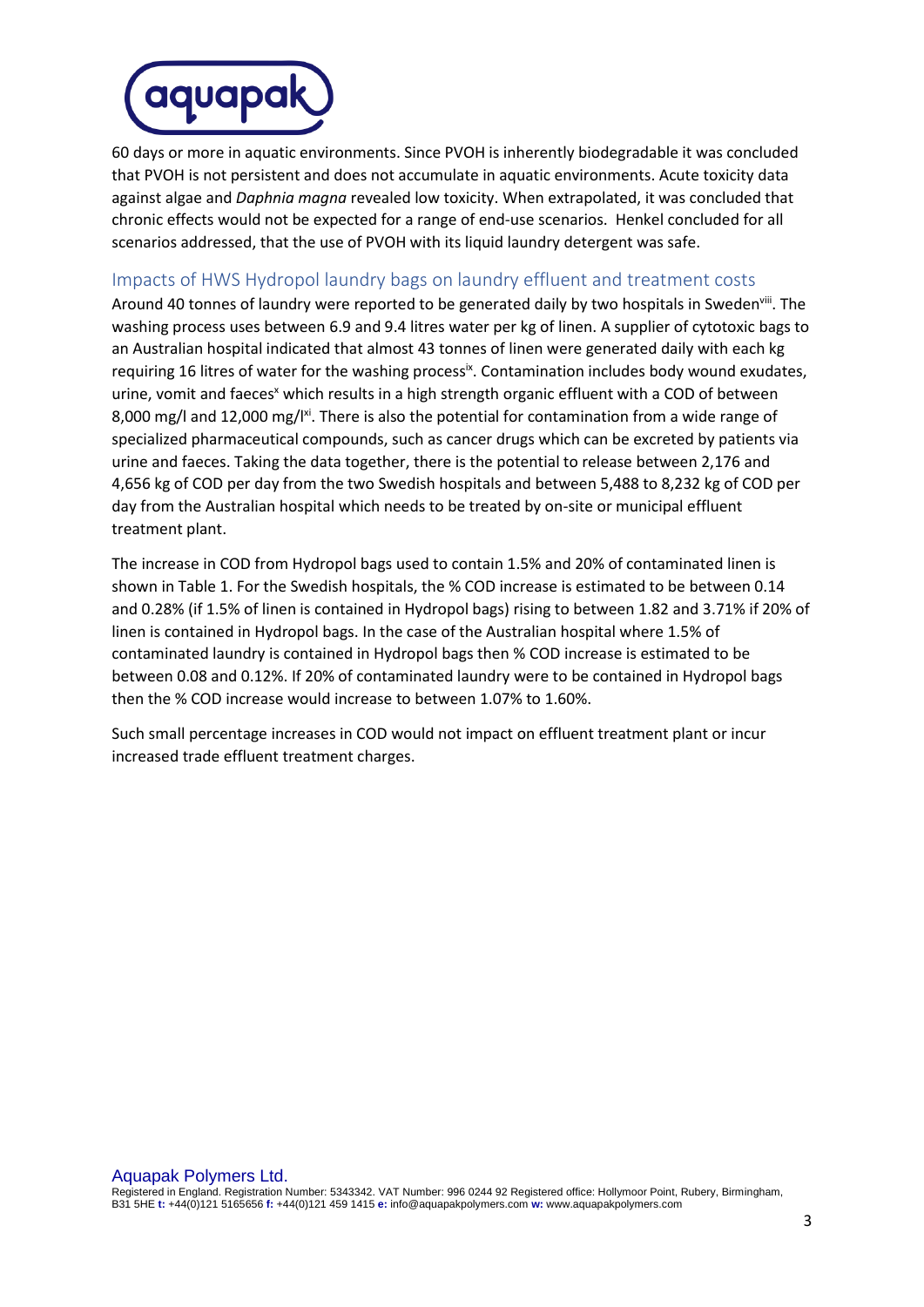

# **Table 1 Estimated organic loadings from laundry effluents at three hospitals. The contribution to COD from containment of 1.5% and 20% of highly contaminated laundry in Hydropol bags is indicated**

|            |              |         |        |            | 1.5% Cytotoxic waste contained in Hydropol bags |                 |                 | 20% Cytotoxic waste contained in Hydropol bags |                                 |                 |
|------------|--------------|---------|--------|------------|-------------------------------------------------|-----------------|-----------------|------------------------------------------------|---------------------------------|-----------------|
|            |              |         |        |            |                                                 |                 |                 |                                                |                                 |                 |
|            |              |         |        |            | <b>Additional COD</b>                           |                 |                 | <b>Additional COD</b>                          |                                 |                 |
|            |              |         |        |            | from Hydropol                                   |                 |                 | from Hydropol                                  |                                 |                 |
|            |              |         |        |            | bags (assumes                                   | % increase from | % increase from | bags (assumes 20 % increase from               |                                 | % increase from |
|            |              |         |        |            | 1.5% of hospital                                | Hydropol        | Hydropol        | % of hospital                                  | Hydropol                        | Hydropol        |
|            | Linen        | Water   | COD    | <b>COD</b> | laundry bagged in                               | <i>(assumes</i> | <i>(assumes</i> | laundry bagged in                              | <i>(assumes</i>                 | (assumes        |
|            | washed       | use/day | kg/day | kg/day     | Hydropol bags)                                  | lminimum COD of | maximum COD     |                                                | Hydropol laundry minimum COD of | maximum COD     |
|            | (tonnes/day) | (m3)    | (min)  | (max)      | kg/day                                          | 800mg/l)        | of 1200mg/l)    | bags) - kg/day                                 | 800mg/l)                        | of 1200mg/l)    |
| Sweden -   |              |         |        |            |                                                 |                 |                 |                                                |                                 |                 |
| Hospital 1 | 39.4         | 272     | 2,176  | 3,264      | 6.08                                            | 0.28            | 0.19            | 80.90                                          | 3.72                            | 2.48            |
| Sweden -   |              |         |        |            |                                                 |                 |                 |                                                |                                 |                 |
| Hospital 2 | 41.3         | 388     | 3,104  | 4,656      | 6.41                                            | 0.21            | 0.14            | 84.84                                          | 2.73                            | 1.82            |
| Australia  |              |         |        |            |                                                 |                 |                 |                                                |                                 |                 |
| Hospital   | 42.9         | 686     | 5.488  | 8.232      | 6.65                                            | 0.12            | 0.08            | 88.04                                          | 1.60                            | 1.07            |

## Conclusions

The occupational risks associated with the handling of contaminated and infected laundry are high. Hydropol cytotoxic laundry bags offer an opportunity to reduce contact with contaminated linen. The evidence presented in this document demonstrates that the PVOH used to make the Hydropol cytotoxic bags would contribute a very small percentage increase to laundry effluent organic load, it would mostly be mineralized and removed by existing activated sludge systems, has low ecotoxicty and does not persist in the environment.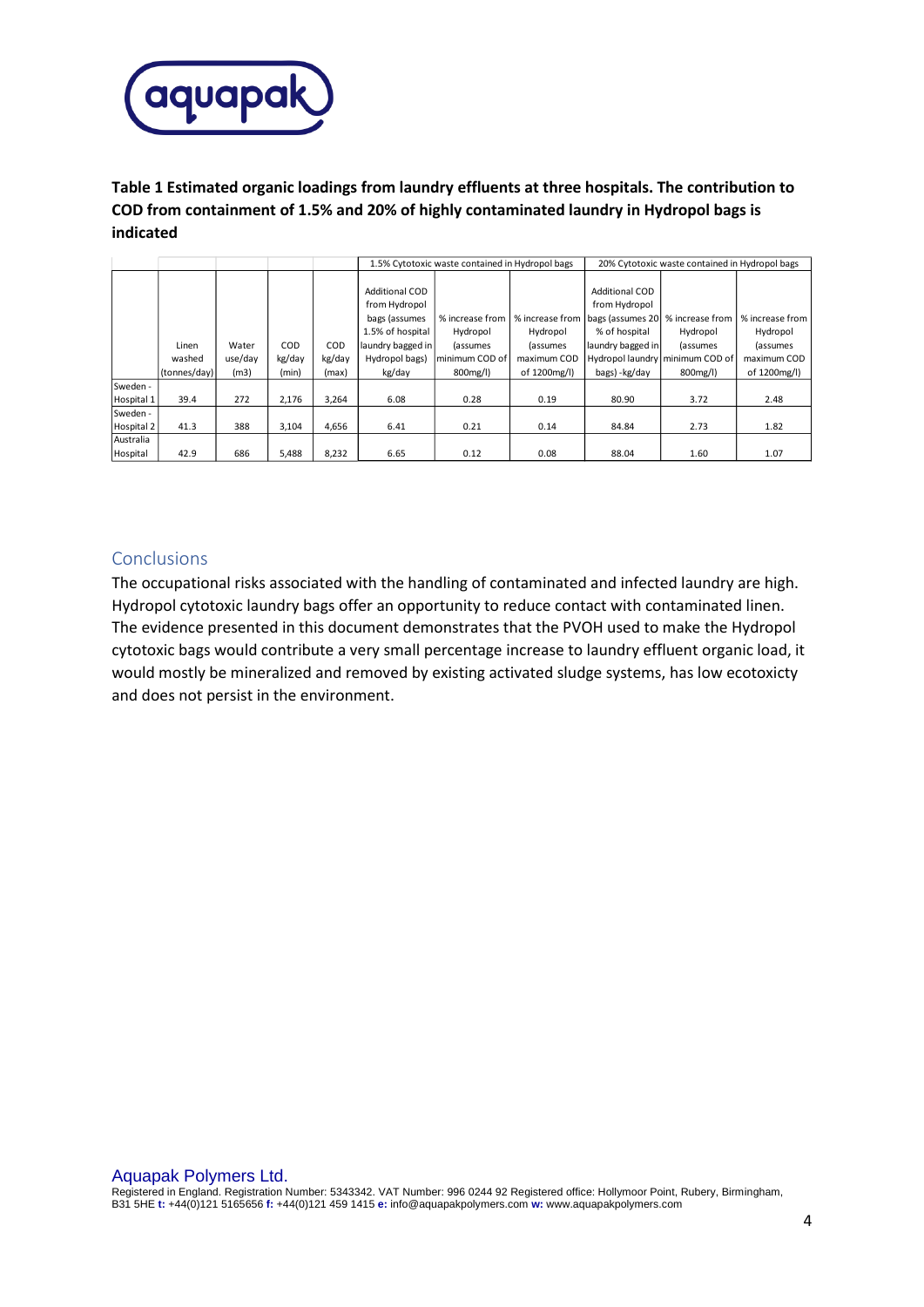

# Annex 1

The Mogden Formula is used UK water companies to calculate the trade effluent charges a business will incur when it disposes of its industrial effluent to sewer for treatment by the municipal effluent treatment plant:

**Trade Effluent Charge = R + [(V + Bv) or M] + B(Ot/Os) + S(St/Ss)**

| <b>VARIABLE</b> | <b>DESCRIPTION</b>                                                                                            |
|-----------------|---------------------------------------------------------------------------------------------------------------|
| R               | This is the charge for receiving the effluent, given per cubic metre.                                         |
| v               | The charge for primary treatment, per cubic metre.                                                            |
| Bv              | An additional charge if the wastewater needs to be treated biologically. This doesn't<br>apply in every case. |
| м               | Extra charges per cubic metre if the water is discharged into the ocean.                                      |
| B               | Charge depending on the biological oxidation of sewage.                                                       |
| Ot/Os           | Chemical oxygen demand measurements.                                                                          |
| S               | Charge for getting rid of primary sewage sludge, in kg.                                                       |
| St/Ss           | Measurement of total suspended solids in the effluent, measured per litre.                                    |

<sup>&</sup>lt;sup>i</sup> Department of Health (2016). Health Technical Memorandum 01-04: Decontamination of linen for health and social care. Social Care

<sup>x</sup> https://www.azuwater.com/solution/laundry-wastewater-treatment-plant/

Aquapak Polymers Ltd.

ii AquaEnviro test report SP460 April 2020 – Available from Aquapak on request

iii https://www.hse.gov.uk/biosafety/blood-borne-viruses/laundry-treatments.htm

iv Schonberger, H; Baumann A and Keller W (1997). Study of Microbial Degradation of Polyvinyl Alcohol (PVA) in Wastewater Treatment Plants. American Dyestuff Reporter

<sup>v</sup> https://www.freedoniagroup.com/Content/Blog/2017/08/03/Water-Soluble-PVOH-The-Material-Behind-the-Booming-Detergent-Pod-Market

vi Meier F, Stelter N, Zeese NJ and Tolls J (2013). Raw material supplier and detergent manufacturer cooperate in Environmental Safety Assessment of a new detergent raw material – a case study

vii EC (2004) Regulation (EC) No 648/2004 of the European Parliament and of the Council of 31 March 2004 on detergents, Offic. J EU. L104,1

viii RISE/Enviroplanning Microplastics from industrial laundries – A study of laundry effluents. Report prepared for the Swedish Environmental Protection Agency. Dec 2018

ix Personnel communication (17 March 2020) – DB Packaging http://www.dbpackaging.com.au/

Registered in England. Registration Number: 5343342. VAT Number: 996 0244 92 Registered office: Hollymoor Point, Rubery, Birmingham, B31 5HE **t:** +44(0)121 5165656 **f:** +44(0)121 459 1415 **e:** info@aquapakpolymers.com **w:** www.aquapakpolymers.com